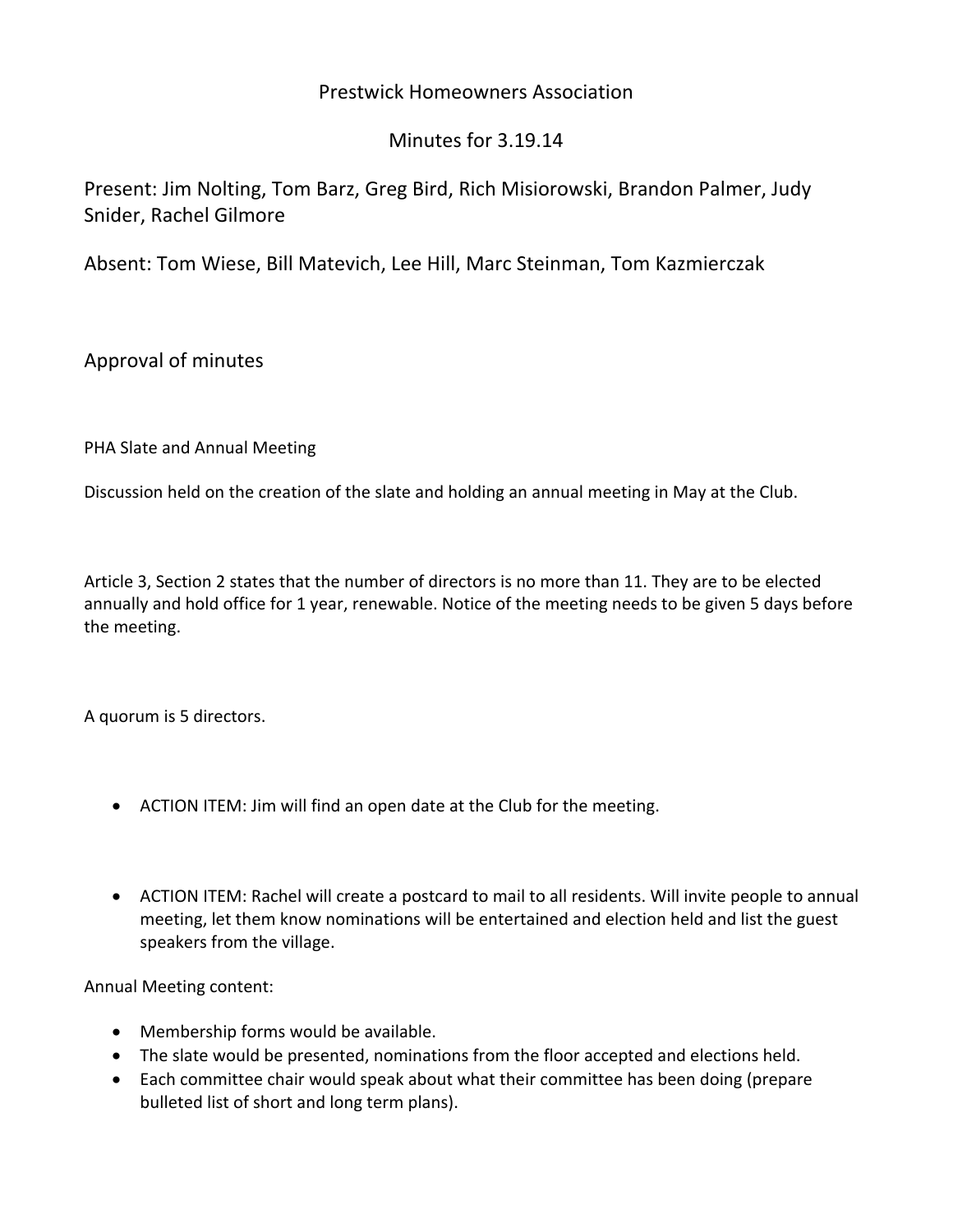- Mayor and select Village staff would be invited to make brief reports on issues related to Prestiwck residents (safety, tree replacement program, etc.)
- Mayor/staff would be asked to stay after for Q&A during a social time

### PHA PUBLISHING

1. Annual Dues Letter ‐Initial Results & Second Notice ‐ initial letter cost about \$630 + postage

Second notice will go out the  $2^{nd}$  week in April, due back late April.

Follow up with non-joiners will include phone or personal contact with board members.

• ACTION ITEM: Rachel will generate the yes/no list after the second notice has been processed and give the list to board members for direct, personal follow up.

Recommendation to create a list of planned capital improvements to show people what their dues money will pay for.

• ACTION ITEM: Greg will create a list of short and long term capital improvements (cul de sacs, mailboxes, security, etc.)

#### 2. Directory

Discussion was held on options for publishing the directory.

Tom B. moved and Rich seconded to create a 5.5x8.5 directory for \$2,000 or less. All were in favor. Would plan for approximately 400 copies.

• ACTION ITEM: Rachel will relay the change in plans to Vicky at On Time Design.

#### 3. Advertising Letter

Discussion was held and it was decided to proceed with soliciting advertisers as follows:

- ACTION ITEM: Rachel will proceed with ad renewal letters.
- ACTION ITEM: Jim will email the ad information to all residents.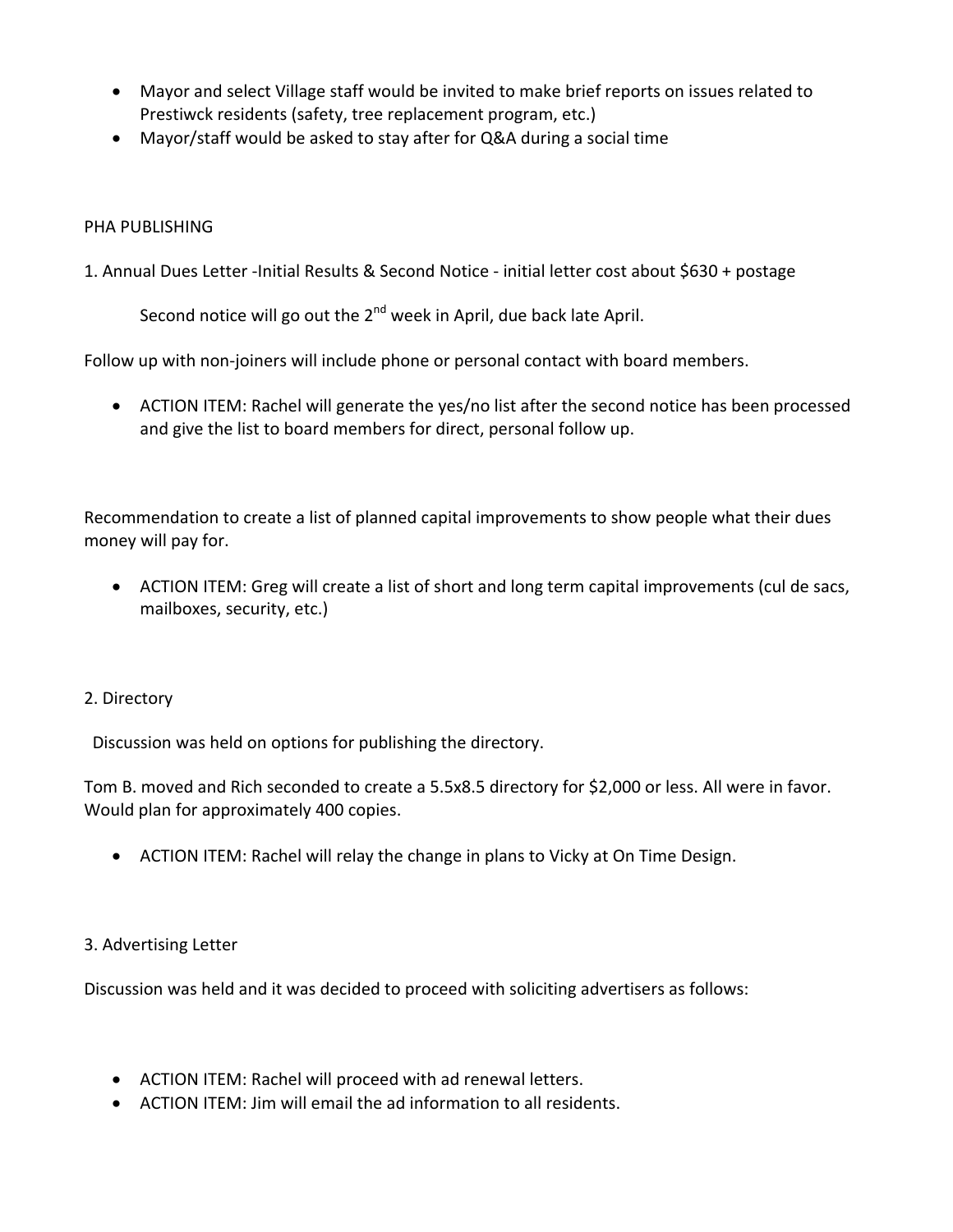• ACTION ITEM: The board will pass along ad information to personal contacts or ask Rachel to send them a letter inviting them to advertise.

### ENTRANCES

1. Sauk Tail Irrigation bills ‐ winter sewer charge

Discussion was held and the consensus is that the PHA position remains that when the lines are shut down for the winter, there shouldn't be any charge for the sewer service.

MEMBERSHIP

1. New Members

Brandon and Judy reported that there are a few homes they haven't yet visited. The Latko's house has 2 contracts. The house on Shetland has a contract for \$498K.

2. New Resident Folders

Rachel distributed the new folders to Brandon and Judy.

#### ARC

1. 547 Aberdeen has been bought by an investment company. There was an issue with window replacement. The Village stood by the PHA and required the company to conform to PHA replacement standards.

2. There has been a complaint about creek damming. Two condo associations could be affected.

3. Saplings – the PHA has 100 free tree saplings from the Illinois Arbor Day Foundation. Suggestion was made to distribute on the April 12 Village clean up day.

• ACTION ITEM: Jim will send an eblast about trees.

FINANCIAL

Ending balance as of 3.10.14 is \$13, 321.69

SOCIAL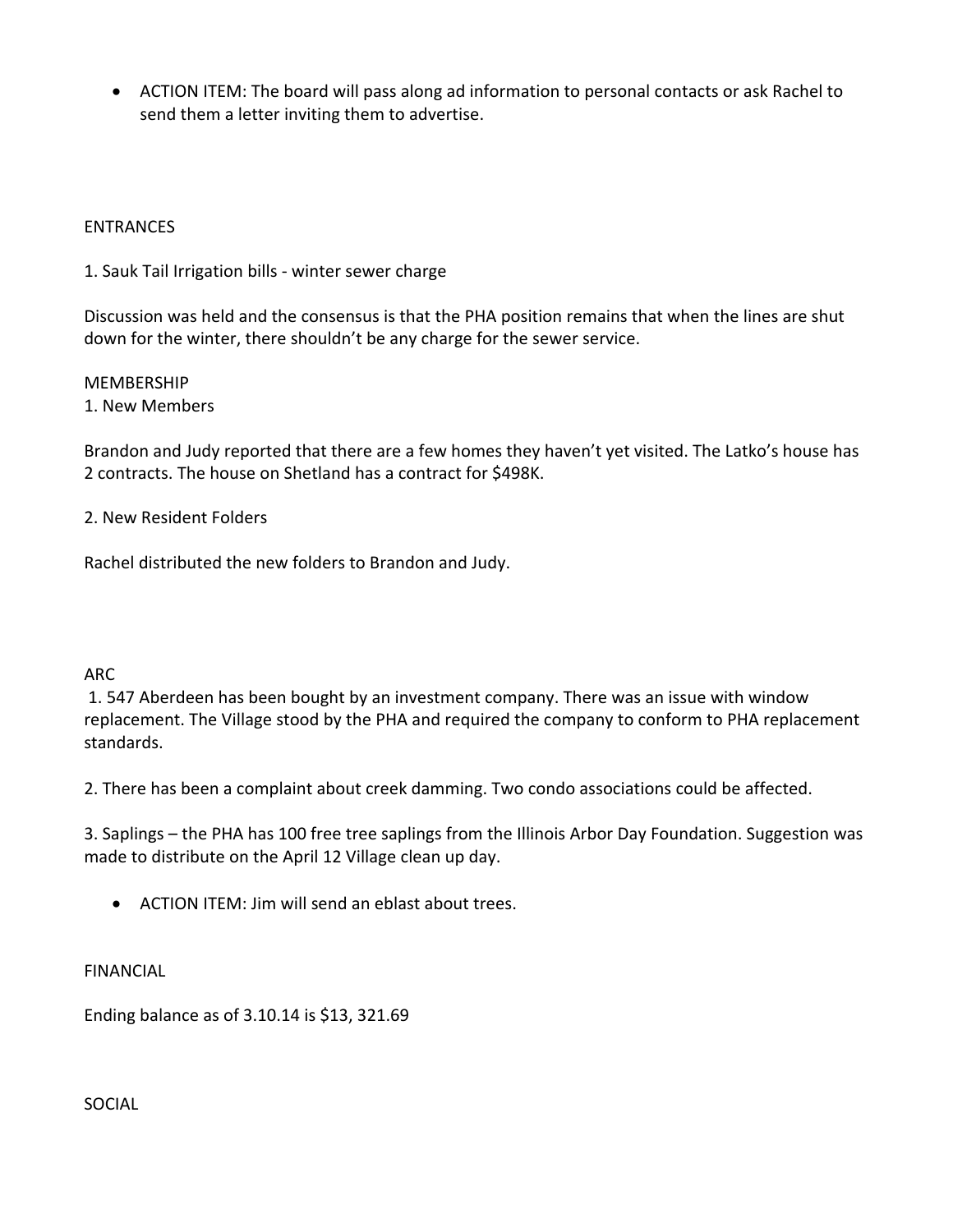# 1. PCC Fireworks

PCC asked if PHA would help pay for the fireworks again this year. Rich moved and Brandon seconded that PHA donate \$2500 to the 2014 PCC fireworks. All were in favor.

#### 2. Tree replacement

Tom has a connection to get 3" caliper trees for \$150, balled and burlapped.

• ACTION ITEM: Tom will contact the nursery owner about sales/delivery.

**SECURITY** 

# WEB SITE

• ACTION ITEM: Rachel will ask Travis to put a link to the article about Frankfort being 1 of the Top 12 Chicago suburbs.

# GOVERNMENTAL 1. Evacuation Plan

Rich reported that it appears it will be up to the PHA to raise awareness about evacuation concerns. PHA will encourage people to consider their location and make individual EAPs.

#### 2. Homeowners Meeting

The Village is starting construction on the new village hall. Home construction permits are also up.

LEGAL

NEWSLETTER Next issue out in June.